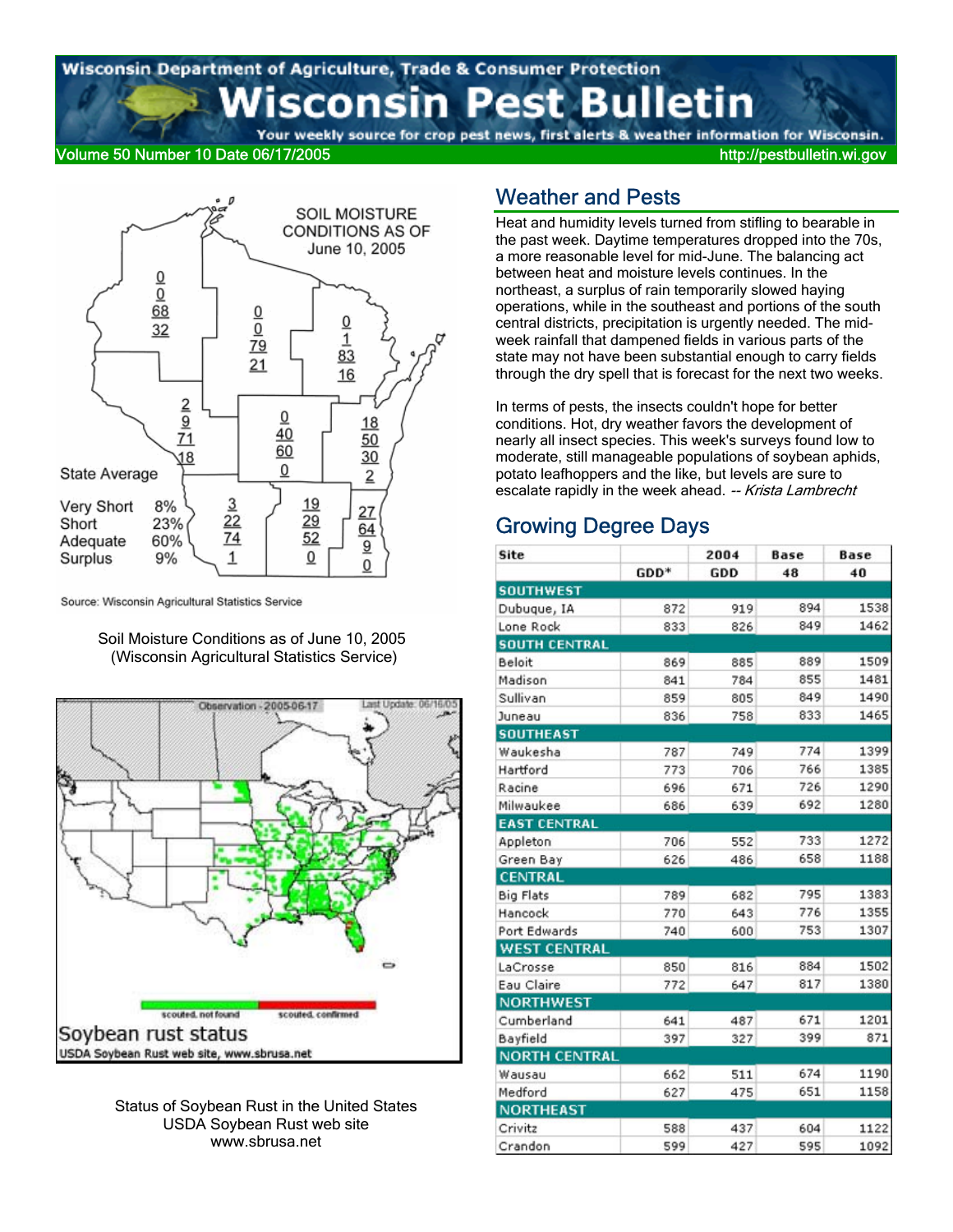## Looking Ahead

European corn borer - The most opportune treatment window for first generation corn borer larvae has opened in southern and west central counties where 800 GDD50 have accumulated. Scouting efforts for egg masses and first generation larvae should be underway in corn that is 18 inches or taller and continue through 1000 GDD50. This week's surveys in central Wisconsin found virtually corn borer-free fields.

Soybean aphid - More infested fields were found this week, along with a minor increase in aphid densities. Infestations affecting an estimated 10-30% of the plants were encountered in central and southwest counties, though the



numbers of aphids per plant were still relatively low, ranging from 2-16. The weather forecast for next week promises ideal conditions (hot and dry) for aphid populations to build. Bill Halfman, Monroe Co. Agent, provided an appropriate recommendation, "the only action justified at

this time is further monitoring." Check new growth, particularly unfolding trifoliates, first.

Potato leafhopper - Nymphs have grown only slightly more common in the past week. A few turned up here and there in the south; none were swept from Adams, Marquette and Waushara Co. alfalfa fields. With temperatures on the rise and no thunderstorms in the forecast, growers should be alert to the possibility of population explosions in forage crops and other hosts as nymph reproduction accelerates in the week ahead.

Bean leaf beetle - Results from the survey for overwintered bean leaf beetles are in. Beetles were collected from 52 of 202 survey sites in the southern one-third of the state. Individual beetles from 51 sites tested negative for Bean Pod Mottle Virus (BPMV); a single beetle from a Rock Co. alfalfa field tested positive for the virus. See SOYBEAN section for more details and the implications of these results.

Corn earworm - The first corn earworm moths of 2005 were reported at Sturtevant and Viroqua this week. Pheromone trap catches ranged from two to seven moths. A capture of 5- 10 moths per night may warrant treatment in silking fields. The timing on sweet corn is critical since larvae quickly develop and move into the ear where they are no longer susceptible to insecticides. For more treatment information, see UW-Extension bulletin A2655: The Corn Earworm.

Corn rootworm - Our neighbors to the south reported significant injury to corn roots in scattered fields throughout Illinois, where an estimated 50% larval hatch has already occurred. Here in the Badger State, larval hatch also is in progress. Based on degree-day accumulations (base 52°F, 4-inch soil profile), 50% of rootworm hatch is expected to

occur after the accumulation of 684-767 GDD50 (the Bulletin No. 3 Article 3/June 17. Author: Kevin Steffey). Look for indicators of rootworm feeding between now and mid-July.

Jack pine budworm - Northwestern Wisconsin residents are in for the most severe jack-pine budworm blitz in the last decade. More than 100,000 pines in Bayfield, Burnett, Douglas, Washburn are at risk of attack. See FOREST & LANDSCAPE section for details.

### Corn

European corn borer - The treatment window for first generation corn borer larvae is open in the south, wherever 800 GDD50 have accumulated. Treatments should be effective at least until June 22 near Beloit, Lone Rock, LaCrosse and Madison, as long as first generation larvae are feeding inside the whorls where they are susceptible to insecticides. Once larvae reach the third instar and begin tunneling into the stalks, effective control is difficult to achieve.

Scouting for shot-hole feeding damage and larvae in the next two weeks is critical to making timely and effective management decisions. Sample five sets of 20 plants for every 40 acres in a field, continuing this routine every three to five days until insecticide treatment is warranted or scouting shows population does not require treatment. For each sampled plant, detach the upper five to seven leaves of the whorl from the rest of the plant, then unwrap the leaves to examine them for larvae or larval feeding. Larvae may be in the midribs of leaves as well, so look closely. Record both the number of plants infested and the number of live larvae found.

The approximate economic threshold in field corn for first generation corn borers is when larvae are present and recent feeding is observed on 50% or more of the plants. The threshold for fresh



market sweet corn is necessarily much lower; one egg mass per 10 plants is commonly used. An insecticide should be applied when the first black-head or hatched eggs are observed. For information on management of European corn borer in sweet corn visit

http://www.hort.wisc.edu/FreshVeg/Managing%20Sweet%20 Corn%20Worms.doc. -–Krista Lambrecht

Corn earworm - In the past week, seven corn earworm moths were captured at the Vernon Co. pheromone trapping site, and two were reported from Racine Co. The arrival of these moths is somewhat earlier than usual. Normally a few adults arrive in late June, and the more damaging second generation arrives in late August. Early pest activity seems to be the norm lately, and it would not be surprising if the August generation occurs earlier than usual. Since field corn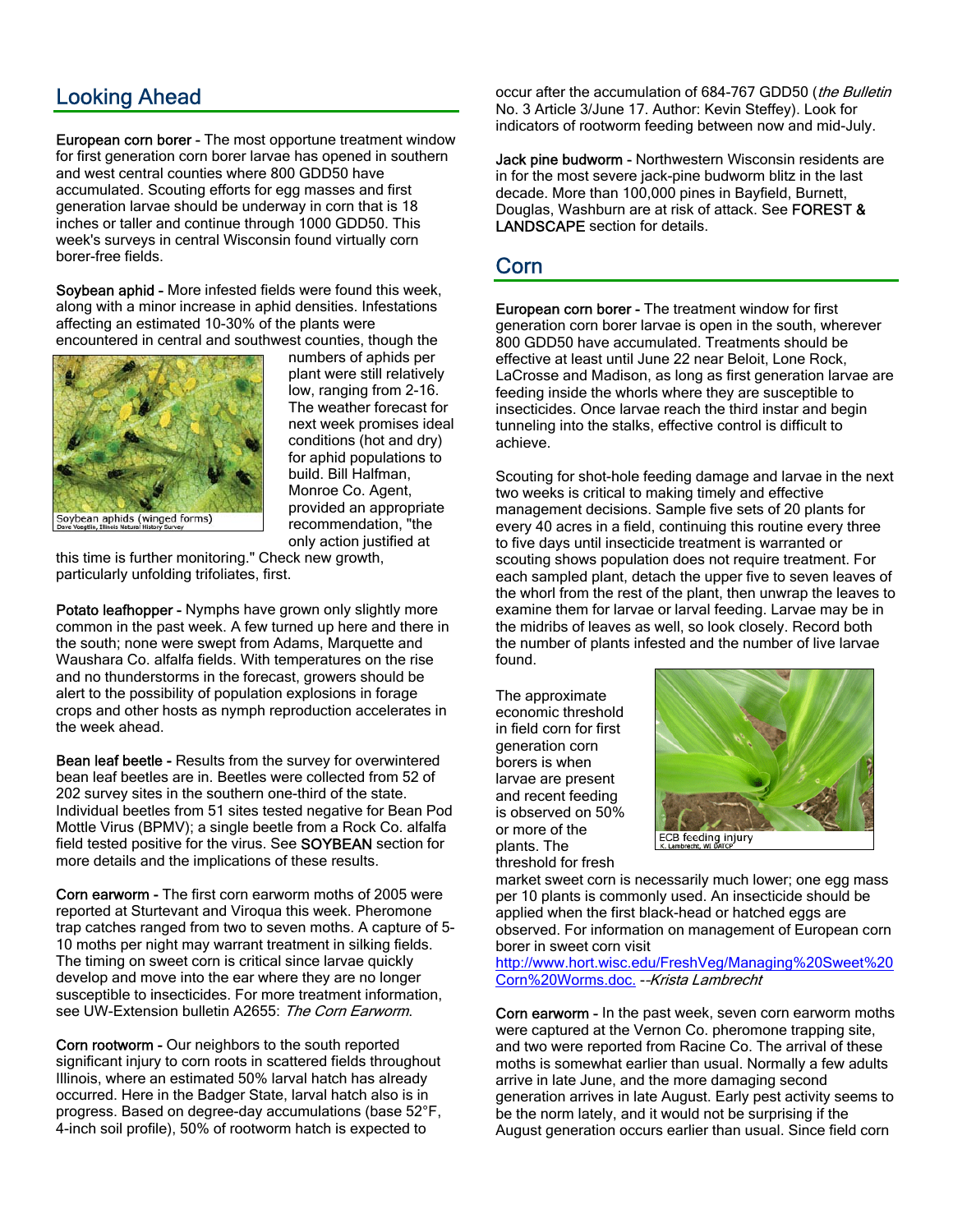is not yet silking, damage done by the larvae of the early migrating corn earworms will be minimal; however, earlyplanted sweet corn should be monitored. Treat if three adults/black light traps are captured in two to three consecutive nights, or if five to ten moths are caught per pheromone trap. -- Rachel Klein-Koth

Armyworm - Although only light activity has been noted so far this season, continue to scout for armyworm damage in the weeks ahead as the second flight begins. In Wisconsin, the largest numbers of moths generally appear in July. These moths sometimes give rise to an abundance of larvae.

#### UW-Extension recommends the following procedure for scouting for armyworm in corn:

Take at least 10 random samples of 20 plants and record the number of damaged plants. Note the number of rows severely damaged, the abundance of worms already in the field, and most importantly, the number of larvae still in the adjacent field or fence row serving as the source of the infestation. If the number of armyworms suggests possible defoliation of more than three rows, treat the outer 8-10 rows on that side of the field and the area giving rise to the infestation (UW-Extension publication A3327-The Armyworm). For additional information on economic thresholds and control, see UW-Extension publication A1684-Pest Control in Corn. -– Krista Lambrecht

Corn rootworm - Damage caused by larvae feeding on corn roots should grow visible in the very near future, and scattered problem areas are expected to crop up this season. Growers who suspect heavy corn rootworm pressure in their fields should plan to assess the extent of larval damage in the next two to four weeks. Surveying for root damage is most effective during the first two weeks of July, when injury is expected to be nearing the maximum for the season. -– Krista Lambrecht

Stalk borer - Some central and south central fields are showing signs of worsening stalk borer infestations. Infestations ranging from 3%-17% were detected in Dane Co. fields, and a small number of Adams Co. fields had 2%- 21% infestations. Larvae in these counties were predominantly in the third and fourth instars. -- Krista **Lambrecht** 



Stalk borer injury<br>Marlin E. Rice, Iowa State University

## Forages

Potato leafhopper - Despite highly favorable weather conditions, potato leafhopper populations remain low. Sweep net samples in Adams, Marquette and Waushara Co. fields found no more than seven adults per 10 sweeps. Counts were mostly below four to five adults per 10 sweeps. While nymph production has been in progress since June 7 in the south, leafhoppers are apparently less inspired to begin making nymphs in the central counties. The heat and humidity expected in the week ahead will undoubtedly stimulate reproduction. Dust off the sweep net. Monitoring the increase in leafhopper levels in the week ahead is imperative. -- Krista Lambrecht

Alfalfa weevil - Numbers are down considerably in second crop regrowth due to pupation, but fields in the central and northern regions still face the possibility of moderate to heavy tip-feeding injury. Surveys in the central district this week found very few larvae (<5 larvae per 10 sweeps) and low levels of tip feeding (<10%). Continue to check regrowth for larvae and tip feeding. -- Krista Lambrecht

Meadow spittlebug - Familiar spittle masses have all but disappeared, and the once sedentary nymphs inside are now full-grown, active adults. After leaving their spit shelters, the adults may continue to occupy alfalfa fields during the summer months; however, they do not feed and are basically inconsequential for the duration of the season. Look for the spittle masses to return next April or May, as there is only one generation of spittlebugs per year in Wisconsin.

Pea aphid - Counts have risen somewhat since last week. Higher populations were detected in fields near Mazomanie in Dane Co., ranging from 6-17 per sweep compared to 5-8 per sweep last week. In Adams and Marquette Co. fields, sweep net counts were low, numbering fewer than 3.2 aphids per sweep. Winged, non-winged adults, and nymphs were present in all fields surveyed. -– Krista Lambrecht

## Soybeans

Soybean rust - Jefferson County, Florida, reported a new find of soybean rust on kudzu. This is the fifth county in Florida that has reported soybean rust, though all are on kudzu. Seminole County in Georgia remains the only county with rust on soybean, and it was found on volunteer soybean plants in two locations. Numerous fields have been scouted from Kansas to Delaware, and Florida to North Dakota and Canada. Potential new infections could occur on nonsoybean or soybean plants in the Southeast. The impact of Arlene will not be known for 7 to 14 days. Additional spore monitoring through spore traps and ground observations of soybean and other hosts will indicate whether Arlene played a role in movement of rust spores. -- information from **USDA** Soybean Rust Site, www.sbrusa.net, updated 6/15/05

Bean leaf beetle - Survey results are in. Laboratory analyses of overwintered bean leaf beetles collected from 51 of 204 survey sites between May 4 and June 1 found bean pod mottle virus (BPMV) in a single beetle collected from a Rock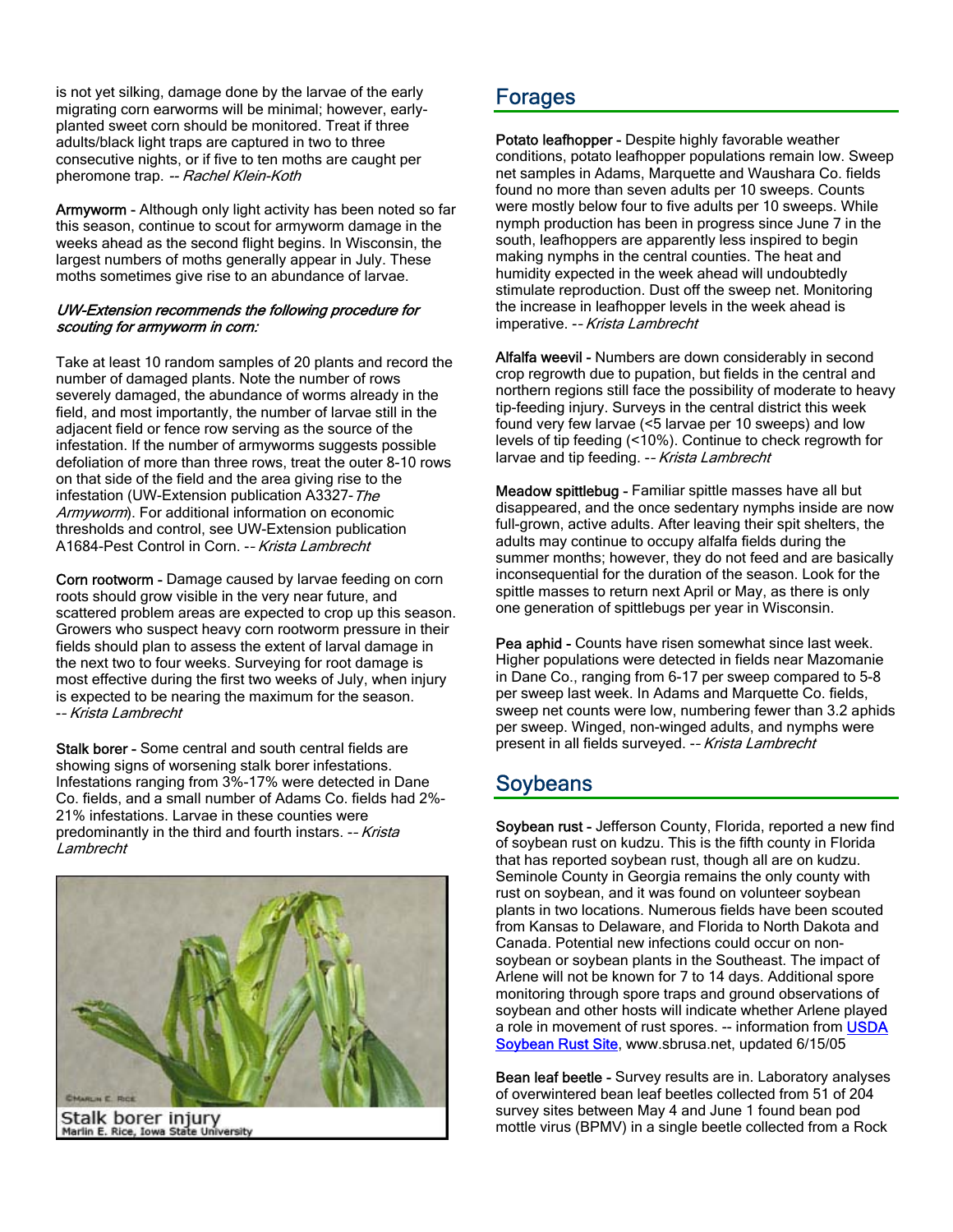Co. alfalfa field; bean leaf beetles from 50 fields tested negative for BPMV.

Considering that was BPMV was not detected in Wisconsin soybean fields last summer, these findings come as no surprise. Essentially there was little or no BPMV inoculum for the beetles to pick up and retain throughout the winter months. During seasons when the incidence of BPMV is



high, more beetles presumably take up the virus, carry it through the winter, and transfer it to newly emerged soybeans the following spring (we think). The intricacies of this insect-plantvirus interaction are not well understood, and it remains unclear whether the

BPMV which overwinters in the gut of some bean leaf beetles can be spread to soybean plants the following spring.

Still, DATCP plant pest specialists view the monitoring of bean leaf beetle and BPMV activity from season to season as important, even in years when beetles are few in number and BPMV is non-existent. In the scheme of things, both pests are new to our state and deserve our close scrutiny. This week's lab findings should be considered good news for soybean growers who are now free to worry about more substantial pest threats than early-season BPMV transmission. -– Krista Lambrecht

Soybean aphid - The focus of attention and survey efforts has shifted to soybean aphid for the time being. Aphid densities are on the rise in Wisconsin fields, but populations remain mostly low for now.

Currently aphids are actively increasing at a moderate pace. Aphid densities per plant were not much higher this week, but more infested fields were detected. A field near Dodgeville in Iowa Co. had aphids on 10-20% of the plants with aphids, while no aphids were found in a field in Cobb. The highest density of aphids in the infested field was six per plant. Fields surveyed in northern Columbia, Adams and Marquette Cos. were 20-30% infested, with no more than 16 aphids per plant.

In the June 16 edition of the Wisconsin Crop Manager, Eileen Cullen reported that 96% (23 of 24) of the experimental soybean plots at Arlington research station were infested with 0.15-6.35 aphids per plant. At the West Madison research station, 100% of the study plots were infested with 0.40-56 aphids per plant. A small number of plants in the experimental plots had densities as high as 113 and 125 aphids per plant. Eileen's crop consultant connections reported average densities of 20-60 aphids per plant in V2-V3 soybean fields. The highest average number of aphids per plant reported by a consultant was 150 aphids per plant. (Wisconsin Crop Manager, Vol. 12, No. 15, June 16. Field Notes: Soybean Aphid on Seedling and Early

#### Vegetative Soybeans. Author: Eileen Cullen)

While aphid levels were not considerably higher this week, more fields are becoming infested as aphids continue to colonize soybeans. The key to effective management of soybean aphids in the coming weeks is to monitor the rate of population growth and determine when populations reach the action threshold of 250 aphids per plant. When scouting for soybean aphids, be sure to examine newly unfolding trifoliates first, as aphids tend to cluster on the newest growth initially. -- Krista Lambrecht

For UW-Extension Soybean Aphid Information and Management recommendations, visit: University of Wisconsin Soybean Plant Health

### Vegetables

Cabbage looper trapping network - According to a report from UW's Karen Delahaut, moths have appeared in both Wisconsin and Minnesota a few weeks early this year. Cabbage loopers typically don't make an appearance until July. Twelve moths were reported at the East Troy trapping site; none were captured this week in Dane, LaCrosse or Ozaukee Co. pheromone traps. Expect loopers to continue to blow in on strong winds from the south. -- Rachel Klein-Koth

Diamondback moth - Between May 6 and May 13, fifteen diamondback moths were caught in the Wausau black light trap. Now, nearly a month later, we can expect the second flight to emerge near Wausau and begin laying eggs on cole crops. Late-planted cole crops may have missed the egg laying period of the first generation, probably resulting in little damage by diamondback larvae. Growers in the north central area should scout cole crops weekly for larvae of diamondback. See UW-Extension Garden Facts Publication XHT1031 *Diamondback Moth* or the UW-Extension Publication A3584 Growing broccoli, cauliflowers, cabbage, and other cole crops in Wisconsin for thresholds and management information. -- Rachel Klein-Koth

Corn earworm -As mentioned in the CORN section, corn earworms moths arrived during the past week in Vernon and Racine Cos.. Usually injury attributed to this generation is minimal, while the more damaging generation appears in August. In addition to sweet corn, other hosts include tomato, lettuce, pepper and bean. -- Rachel Klein-Koth

Variegated cutworm -A black light catch of 56 moths near Janesville suggests variegated cutworms are mating and laying eggs in that area. In the April 22 edition of the Pest



Bulletin, it was stated that variegated cutworms migrate to Wisconsin from gulf coast states; however, according to the UW-Extension Vegetable Crop Scouting Manual, adults also emerge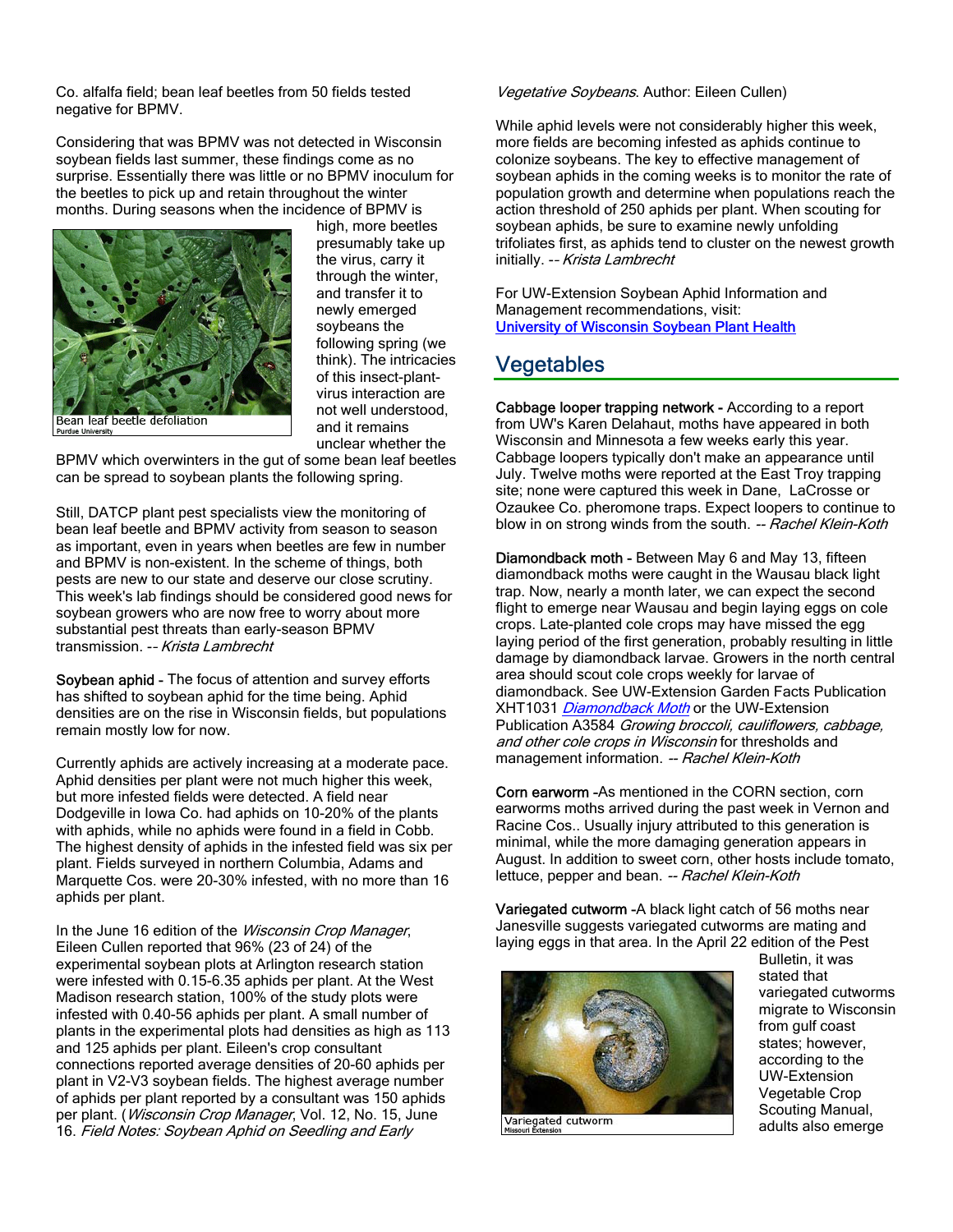in early summer (now) after overwintering in the soil as pupae or larvae. Either way, the current activity should prompt growers, especially growers of beets, in the Rock Co. area to begin scouting for damage in the next two weeks.

The host range is wide and includes vegetables (preferably beets), fruits and field crops; however, economic damage to any of these crops is rare. If young plants have been cut or if feeding damage is observed on older plants, then use the following scouting procedure: Shake five foot sections of two adjacent rows into the furrow. Count the larvae that fall to the soil surface and divide this number by five--this is number of worms per foot row. Repeat the process in four other areas throughout the field and calculate the average. If it is early in the season, control measures are recommended if the cutworm counts exceed four per row foot as a field average. In late summer, control measures are recommended if the cutworm counts exceed eight per row foot as a field average. -- Rachel Klein-Koth



Spotted cutworm - Black light captures have doubled in the past week near Lancaster, Marshfield and Sparta. Although the spotted cutworm is rarely a pest of economic concern, growers in these areas who notice cut plants or feeding damage, should keep this pest in mind as a possible culprit. Scout by shaking plants and observing any larvae that fall to the ground. Spotted cutworm larvae are dark-colored, smoothed-skinned and have wedge-shaped black dashes on each segment. -- Rachel Klein-Koth

Armyworm - Right on schedule, the second flight of armyworms is underway in most areas of the state. According to black light catches, the first moths migrated into the state between May 7 and May 13. The larvae of the first flight fed for three to four weeks, pupated, and now, just over a month later, have begun to emerge as adults. Armyworm is a common pest of corn and small grains, an occasional pest of potato, and a potential contaminant of pea. -- Rachel Klein-Koth

Cabbage maggot - The second generation of flies will occur at 1476 GDD43. Through Wednesday June 15, according to the Wisconsin-Minnesota Degree Day Calculator, 1068 GDD43 have accumulated in Racine Co., 1240 GDD43 in Dane Co., 1207 GDD43 in La Crosse Co., 1213 GDD43 in Waushara Co., and 978 GDD43 in Outagamie Co. Most of these areas could reach 1476 GDD43 next week. Growers

can place yellow dishpans filled with soapy water along field edges to monitor the increasing population of this cole crop pest. Normally the second generation is less damaging than the first. --Rachel Klein-Koth

Onion maggot - The second generation of flies is expected to occur at 1950 GDD40. Through Thursday, June 16, Racine has accumulated 1290 GDD40, Madison has 1480 GDD40, La Crosse has 1501 GDD40, Hancock has 1331 GDD40, and Green Bay has 1164 GDD40. If warm weather continues, most of these areas will reach 1950 GDD40 in the next two weeks. Like the cabbage maggot, the first generation is usually more damaging than the second. Growers can begin to place yellow dishpans filled with soapy water along field edges to monitor the increasing population of this onion pest. -- Rachel Klein-Koth

Potato leafhopper - Because potato leafhopper is one of the most serious pest insects of potatoes in Wisconsin, it is important to know the economic threshold for this insect and how to scout for it in potato fields. Plants should be scouted by taking both a sweep net count to monitor the number of adults, and leaf counts to determine the number of nymphs. The recommendations for potato leafhopper control in Wisconsin are as follows: treatment is warranted when >1 nymph/10 leaves are present; when 0.5-1.0 adults per sweep are present, treat if populations persist for 10-14 days, or if nymphs are found.; when 1.0-1.5 adults per sweep are present, treat in 5-7 days or immediately if nymphs are found; when over 1.5 adults per sweep are present, treat immediately ( Potato Production in Wisconsin ). -- Krista Lambrecht

Tomato hornworm - Moths have begun to appear in black light traps, suggesting egg laying is also in the works. Hornworms are members of the sphinx or hawkmoth family (Sphingidae), and are primarily pests of tomatoes; however, they can attack eggplant, pepper, and potato as well. The damaging 3 ½-4 inch pale green larvae feeds on the leaves and stems of the tomato plant and leaving behind dark green or black droppings. If hornworms are present they are generally quite noticeable. Handpicking is an effective control in small gardens. -- Krista Lambrecht

Colorado potato beetle - Overwintered adults, eggs, and first and second instar larvae are present in potato plantings. Growers should spray NOW to control the early instar larvae and protect the crop. Foliar neonicotinoids (Actara or Provado) are recommended if Admire or Platinum were not used at planting and if Cruiser or Genesis were not used as a seed treatment. Other options are novaluron (Rimon), abamectin (Agrimek), or spinosad (SpinTor or Entrust). -Karen Delahaut, UW Fresh Market Vegetable Coordinator

Seed corn maggot - Reports of third generation flies at their peak have come in from southern Wisconsin. Peak emergence is at 1000 GDD39 and in Madison, we're at 1400 GDD39. -- Karen Delahaut, UW Fresh Market Vegetable Coordinator

Aster leafhopper - Aster Yellows infectivity rates are still hovering around 2-3%. To be conservative, growers should use the following thresholds when deciding when to treat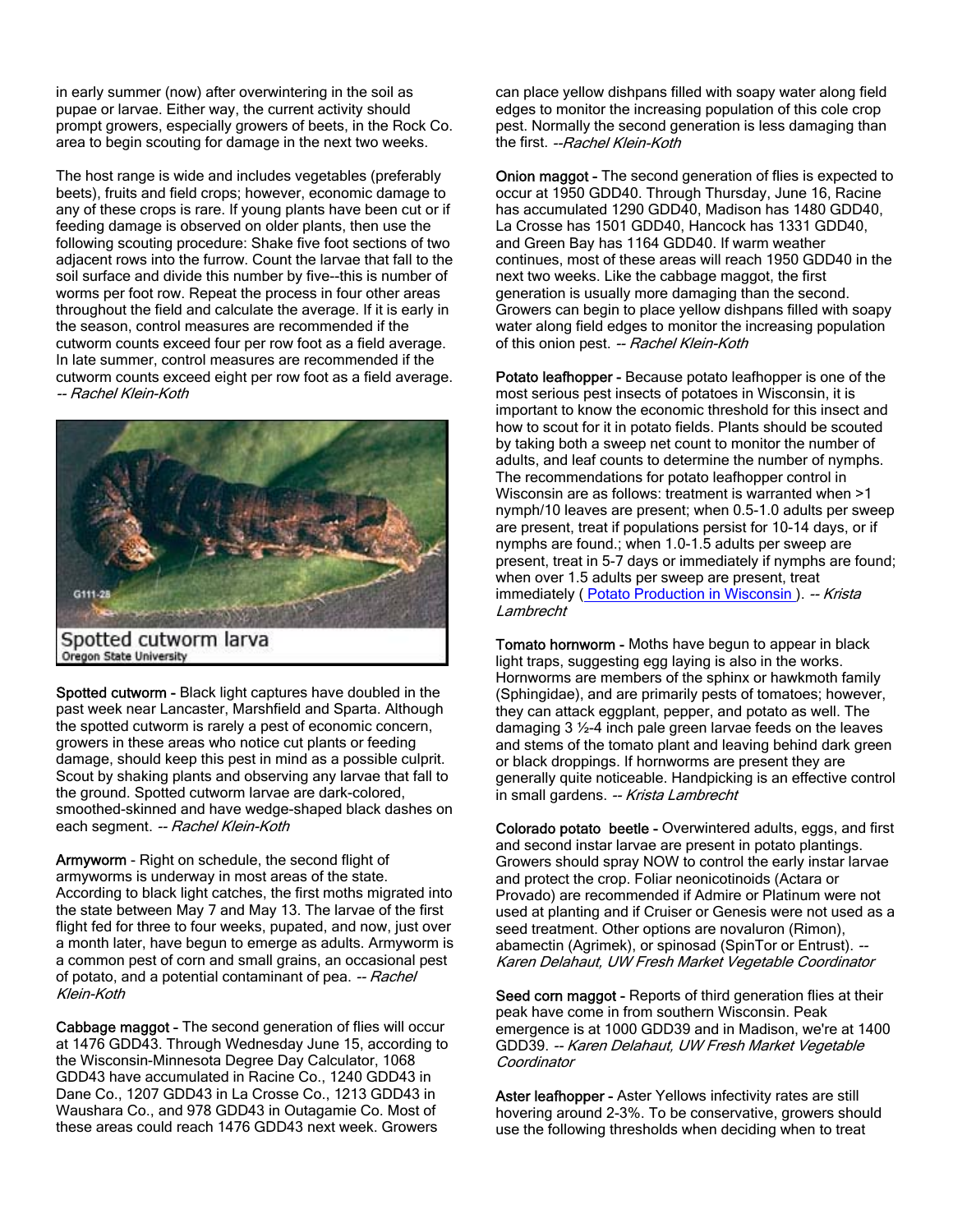various crops: susceptible carrot varieties = 10 ALH/100 sweeps; resistant carrot varieties & potato = 25/ 100 sweeps; celery =  $9/100$  sweeps; and onion =  $6/100$  sweeps. For more information on the aster leafhopper and aster yellows, visit http://cecommerce.uwex.edu/pdfs/A3679.PDF. -- Karen Delahaut, UW Fresh Market Vegetable Coordinator

## **Fruit**

Apple maggot - Emergence of apple maggot adults has not yet been documented, but may be anticipated as we approach 900 GDD50. If current hot, dry weather persists, emergence may be delayed until adequate moisture levels are attained. Research has demonstrated that soil moisture of 20% is most favorable for the emergence of apple maggot flies. While emergence might get a late start this season, growers should place red ball and yellow sticky over the weekend if they have not already done so. -- Krista **Lambrecht** 

Redbanded leafroller - This week's low pheromone trap captures ranging from 0-4 moths suggest the second flight is not yet in progress, although this flight usually gets underway once 780 GDD50 have accumulated. Growers in the southern and west central parts of the state, where this point has been surpassed, should look for pheromone trap counts to increase shortly. -- Krista Lambrecht

Codling Moth - Based on the degree day model available for codling moth, egg hatch is at least 50% complete as far north as Appleton, where 713 GDD50 have been reached. The second flight of moth, currently in progress, is expected to continue through 1296 GDD50. Above-threshold moth captures were recorded again this week near New Berlin and Raymond in southeastern Wisconsin. As a reminder, a capture of five or more moths in a week's time in any one trap warrants control. -- Krista Lambrecht

# Gypsy Moth

GYPSY MOTH PROGRAM - As of June 15, trappers have set 18,695 (49%) of the expected total number of traps. Nineteen counties have been completed: Adams, Brown, Calumet, Dodge, Kenosha, Kewaunee, Manitowoc, Marinette, Ozaukee, Pepin, Portage, Rock, Sheboygan, Walworth, Washington, Waukesha, Waupaca, Waushara, and Winnebago. Many trappers are finishing up their regular grid traps and working on their delimitation traps. These are traps set at a higher density, four or nine traps per square mile, to evaluate treatment blocks or to help define a possible infestation. Trap setting will continue for the next two to three weeks and most traps should be up by the week of July 4. Gypsy Moth larva will start pupating around the first part of July. This part of the life cycle lasts approximately 10-14 days. Adult moths begin to appear in mid-July, depending on how hot or cool the weather has been. Hot weather causes the life cycle to proceed faster than cool weather.

If you have any questions about the GYPSY MOTH PROGRAM, please call our hotline at 1-800-642-MOTH or visit the DATCP Gypsy Moth website.

|                        | 6/15/2005 Total Traps | # of Traps | $\%$        | <b>Counties</b> |
|------------------------|-----------------------|------------|-------------|-----------------|
| <b>COUNTY</b>          | <b>Expected</b>       | Set        | Complete    | Complete        |
| Adams                  | 170                   | 157        | 92%         | x               |
| Ashland                | 1186                  | 757        | 64%         |                 |
| Barron                 | 918                   | 544        | 59%         |                 |
| Bayfield               | 2053                  | 1035       | 50%         |                 |
| Brown<br>Buffalo       | 78<br>748             | 78<br>467  | 100%<br>62% | x               |
| Burnett                | 840                   | 621        | 74%         |                 |
| Calumet                | 30 <sub>1</sub>       | 30         | 100%        | х               |
| Chippewa               | 1070                  | 401        | 37%         |                 |
| Clark.                 | 1829                  | 944        | 52%         |                 |
| Columbia               | 195                   | O          | 0%          |                 |
| Crawford               | 771                   | 312        | 40%         |                 |
| Dane                   | 325                   | 238        | 73%         |                 |
| Dodge                  | 100                   | 99         | 99%         | х               |
| Door                   | 47                    | 20         | 43%         |                 |
| Douglas<br>Dunn        | 1397<br>955           | 585<br>537 | 42%<br>56%  |                 |
| Eau Claire             | 1354                  | 697        | 51%         |                 |
| Florence               | 62                    | 47         | 76%         |                 |
| Fond Du Lac            | 82                    | о          | 0%          |                 |
| Forest                 | 112                   | O          | 0%          |                 |
| Grant                  | 1386                  | 495        | 36%         |                 |
| Green                  | 625                   | 173        | 28%         |                 |
| Green Lake             | 40                    | ο          | 0%          |                 |
| Iowa                   | 1324                  | 338        | 26%         |                 |
| Iron.                  | 830<br>1718           | 266        | 32%         |                 |
| Jackson<br>Jefferson   | 64                    | 890<br>0   | 52%<br>0%   |                 |
| <b>Juneau</b>          | 199                   | 28         | 14%         |                 |
| Kenosha                | 31                    | 31         | 100%        | x               |
| Kewaunee               | 35                    | 35         | 100%        | ×               |
| LaCrosse               | 589                   | 211        | 36%         |                 |
| Lafayette              | 751                   | 295        | 39%         |                 |
| Langlade               | 95                    | 15         | 16%         |                 |
| Lincoln                | 225                   | 102        | 45%         |                 |
| Manitowoc              | 68                    | 68         | 100%        | х               |
| Marathon               | 396                   | 180        | 45%         |                 |
| Marinette<br>Marquette | 164<br>51             | 164<br>о   | 100%<br>0%  | x               |
| Menominee              | 40                    | о          | 0%          |                 |
| Milwaukee              | 49                    | 27         | 55%         |                 |
| Monroe                 | 1372                  | 761        | 55%         |                 |
| Oconto                 | 112                   | 7          | 6%          |                 |
| Oneida                 | 279                   | 231        | 83%         |                 |
| Outagamie              | 72                    | о          | 0%          |                 |
| Ozaukee                | 28                    | 28         | 100%        | ×               |
| Pepin                  | 243                   | 243<br>234 | 100%        | x               |
| Pierce<br>Polk         | 609<br>934            | 703        | 38%<br>75%  |                 |
| Portage                | 98                    | 98         | 100%        | ×               |
| Price                  | 1476                  | 751        | 51%         |                 |
| Racine                 | 39                    | 34         | 87%         |                 |
| Richland               | 694                   | 211        | 30%         |                 |
| Rock                   | 250                   | 234        | 94%         | x               |
| <b>Rusk</b>            | 969                   | 635        | 66%         |                 |
| St.Croix               | 736                   | 375        | 51%         |                 |
| Sauk                   | 756                   | 184        | 24%         |                 |
| Sawyer                 | 1300                  | 556        | 43%         |                 |
| Shawano<br>Sheboygan   | 100<br>61             | 34<br>61   | 34%<br>100% | x               |
| Taylor                 | 1291                  | 790        | 61%         |                 |
| Trempealeau            | 753                   | 426        | 57%         |                 |
| Vernon                 | 1174                  | 230        | 20%         |                 |
| Vilas                  | 217                   | o          | 0%          |                 |
| Walworth               | 64                    | 64         | 100%        | х               |
| Washburn               | 843                   | 545        | 65%         |                 |
| Washington             | 48                    | 48         | 100%        | x               |
| Waukesha               | 64                    | 64         | 100%        | x               |
| Waupaca                | 84                    | 84         | 100%        | x               |
| Waushara               | 72                    | 72         | 100%        | ×               |
| Winnebago<br>Wood      | 51<br>204             | 51<br>54   | 100%<br>26% | x               |
| <b>PLATOT</b>          | 37995                 | 18695      | 49%         | 19              |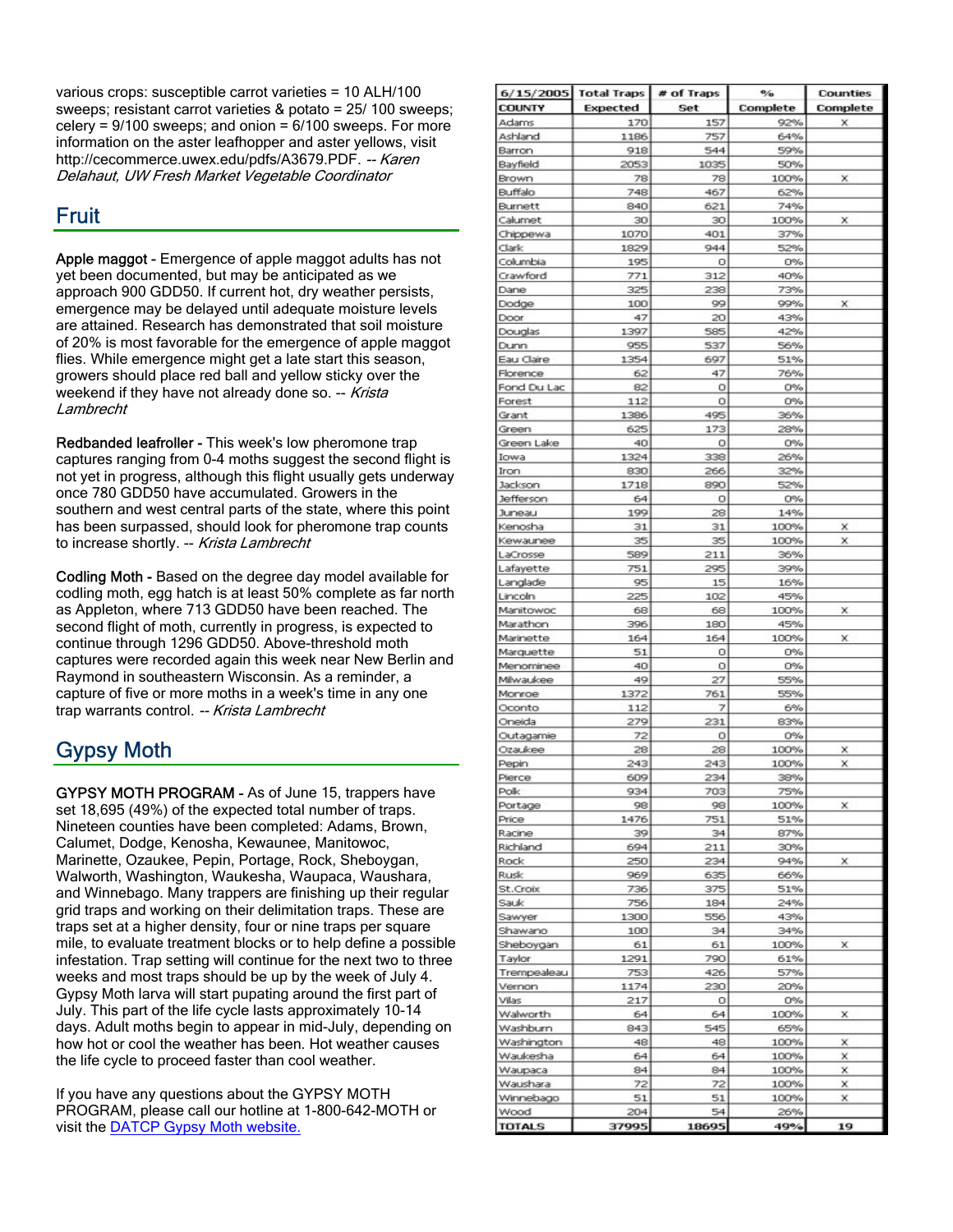

## Forest and Landscape

Jack pine budworm - The WDNR is alerting Northwestern Wisconsin residents to the potential for one of the worst jack pine budworm attacks in recent history. Approximately 100,000 acres of jack pine forest are on the menu in Bayfield, Burnett, Douglas and Washburn Cos.

Budworm larvae consume and clip pine needles, preferring mature pines to younger ones. Jack pines 35 years and older are particularly appetizing. Dense populations can cause extensive defoliation, even tree mortality in some instances. Affected trees have dried, orange needles and appear to be scorched.

Outbreaks of jack pine budworm are cyclical in nature, occurring every 10-12 years. While severe defoliation now appears imminent, residents are reminded that the jack pine budworm is a native pest. In the long-term, occasional budworm outbreaks help to thin out and regenerate jack pine stands. WDNR foresters expect populations to decline naturally, and have no plans to spray public lands. In the short-term, residents and vacationers are in for a budworm blitz. For more information regarding the budworm situation, visit DNR News. -- Krista Lambrecht

European pine sawfly - Populations of the European Pine Sawfly, Neodiprion sertifer, have been observed scattered throughout southeastern and northeastern Wisconsin. This insect feeds in small colonies on red, white, jack, Austrian and Scotch pines. Feeding is limited to last year's needles, thus trees infested for the last two years will typically contain only current year's needles. Mortality of affected trees can occur if defoliation of all one-year-old needles occurs for two or more years. This insect is in its last instar and is beginning to pupate. More information can be obtained through the University of Minnesota Center for Urban Ecology and Sustainability website. -- Jane Cummings-Carlson, WI DNR

Downy mildew - This fungus was confirmed on cranesbill "New Dimension", a perennial geranium at a nursery grower in St. Croix Co. Symptoms were angular leaf spots turning off colors on the leaf surface with fuzzy fruiting bodies on the underside of leaf.

Apple scab - Moderate amounts of scab were found on 'Robinson' and 'Coral Burst' crabapples at nursery dealers in Ozaukee and Waukesha Cos.

Spruce needle drop - This malady was observed on Colorado spruce at a nursery dealer in Door Co.

Hosta virus X - This virus was observed on numerous hosta varieties at nursery dealers in Door and Pierce Cos.

Weir's cushion rust - This fungal disease was found on Colorado spruce at a nursery dealer in Bayfield Co.

Guignardia leaf blotch - This fungal leaf pathogen was observed on red horsechestnut at a nursery dealer in Ozaukee Co. in heavy amounts.

Daylily leaf streak - Light to moderate amounts of this disease were found on various daylily varieties at nursery dealers in Kenosha and Milwaukee Cos.

Rust - A rust disease on May-apple was found at a nursery dealer in Ozaukee Co. Rust symptoms appear on new growth in early spring. The stems as well as the leaves can be infected by this fungus and defoliation of the entire plant can occur. This disease occurs on both wild and cultivated May-apple.



Powdery mildew & black spot of rose - Moderate amounts of both of these diseases continue to be found on roses at nursery dealers this week in Calumet, Eau Claire, Kenosha, Milwaukee, Ozaukee and Waukesha Cos.

Rose slug - To add insult to injury, 2005 looks to be a good year for this pest that first skeletonizes, then completely devours entire leaves of rose plants. Light to moderate amounts were found at nursery dealers in Door and St. Croix Cos. Moderate to heavy amounts were reported by some homeowners in Dane Co. Insecticides may be used to control the larvae but soapy water sprayed on the larvae would do equally well. Remember that this insect is really a sawfly and would be unaffected by Bt products such as Dipel.

Ash leaf curling aphid - This aphid was found in moderate numbers on 'Patmore' green ash at nursery dealers in Eau Claire and St. Croix Cos.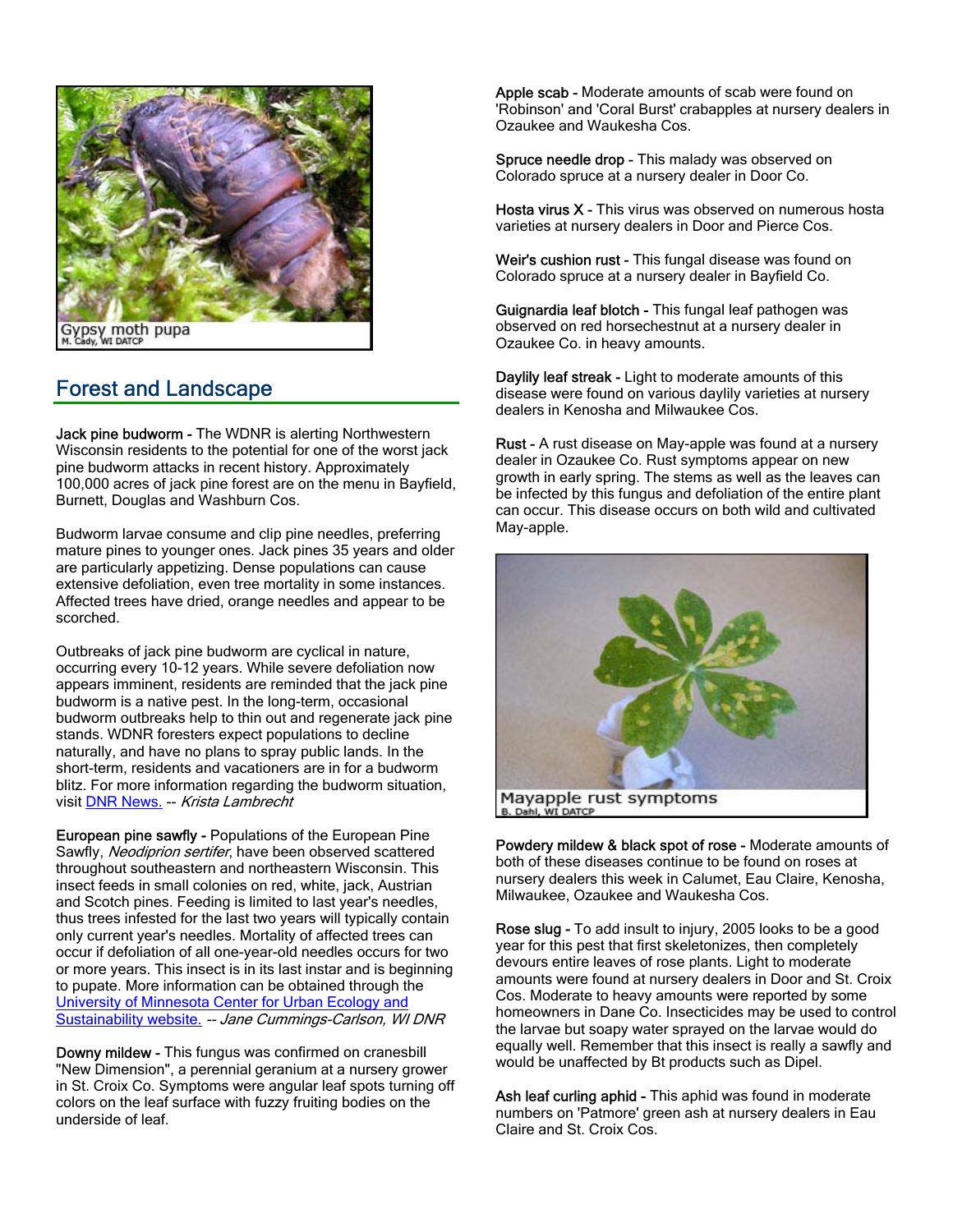Spider mites - Roses, morning glories and verbascum were found infested with moderate to severe amounts of this tiny pest at nursery dealers in Door, Eau Claire and Waukesha Cos. Two-spotted spider mite enjoys hot, dry weather and can reproduce rapidly under those conditions.

Viburnum shoot tip borer - This mining sawfly pest of nannyberry was found at a nursery dealer in Price Co. Symptoms of this pest include the dieing of leaves near the tips of shoots. Superficially it looks like a disease is affecting the shoots. Careful examination of the shoot tip will reveal a tiny S-shaped larva mining down the center of the shoot. No controls are normally needed and there is little information on the life cycle of this insect.

## Pest Survey Hotline

Pest Survey Hotline - The Pest Survey Hotline (1-800-462-2803) was by no means ringing off the hook this week, but several calls concerning the same two pests--emerald ash borer and white-spotted pine sawyer (an Asian longhorned beetle look-alike)--were received, prompting this brief report. To help residents accurately identify these insects, a quick review of both wood-boring beetles is provided below.

**Emerald ash borer (Agrilus planipennis)** - By now, nearly all Wisconsin Pest Bulletin readers have heard of this highly destructive, exotic pest insect of ash trees, *though it has not* yet been found in our state. Since first discovered in an industrialized part of Detroit during the summer of 2002, emerald ash borer has killed more than 10 million ash trees in southeastern Michigan and continues to impact ash trees in Indiana, Maryland, Ohio, Virginia and Windsor, Canada. Wisconsin has an estimated 628 million ash trees and ash tree resources that are currently at risk.



Residents, arborists, and nursery growers are urged to be alert to possibility of finding this ½-inch metallic green woodboring beetle in Wisconsin this summer. Readers heading up to the cabin for the weekend with a load of firewood are particularly urged to inspect the wood, prior to transport. Movement of firewood is one very common way to accidentally spread this pest. Watch your ash trees and

firewood, and please notify us if you observe a combination of the following symptoms:

- **Crown dieback**
- **Sprouting**
- **Bark splits**
- D-shaped exit holes
- S-shaped galleries (made by larvae)
- Larvae or adults

Before picking up the phone, be sure to confirm the presence of two or more of the symptoms listed above. Ash trees are susceptible to several maladies which cause dieback,



sprouting or yellowing, such as drought, poor growing sites, native ash borer infestations, and the disease ash yellows. Also, there is a very common, native tiger beetle that is metallic green and should not be confused for the emerald ash borer adult. If symptoms are observed on a mountain ash there's

no need to phone in. Mountain ash, Sorbus americana, is a member of the rose family and is not susceptible to emerald ash borer. The common name "ash" refers only to members of the genus Fraxinus.

If two or more symptoms are observed and an emerald ash borer infestation is strongly suspected, please call the Pest Survey Hotline at 1-800-462-2803. For more information, readers should visit the DNR Emerald Ash Borer Site at http://www.dnr.state.wi.us/org/land/Forestry/FH/Ash/.

### White-spotted pine sawyer (Monochamus s. scutellatus) -

Calls to the hotline from residents who suspect seeing the Asian longhorned beetle are not uncommon, especially at this time of year when white-spotted pine sawyers are active. Callers rightly observed that this native wood-boring beetle



bears a strong resemblance to the Asian longhorned beetle at first glance, but upon closer inspection, several differences may be noted. Both sexes of Asian longhorned beetle are glossy and usually have 20 irregular, but very well-defined white spots. The white

markings in the white-spotted sawyer are patchy and less distinct. Also, white-spotted sawyers have a brassy, metallic caste, are smaller in size, and have a white scutellum (triangular spot at the base of the wings).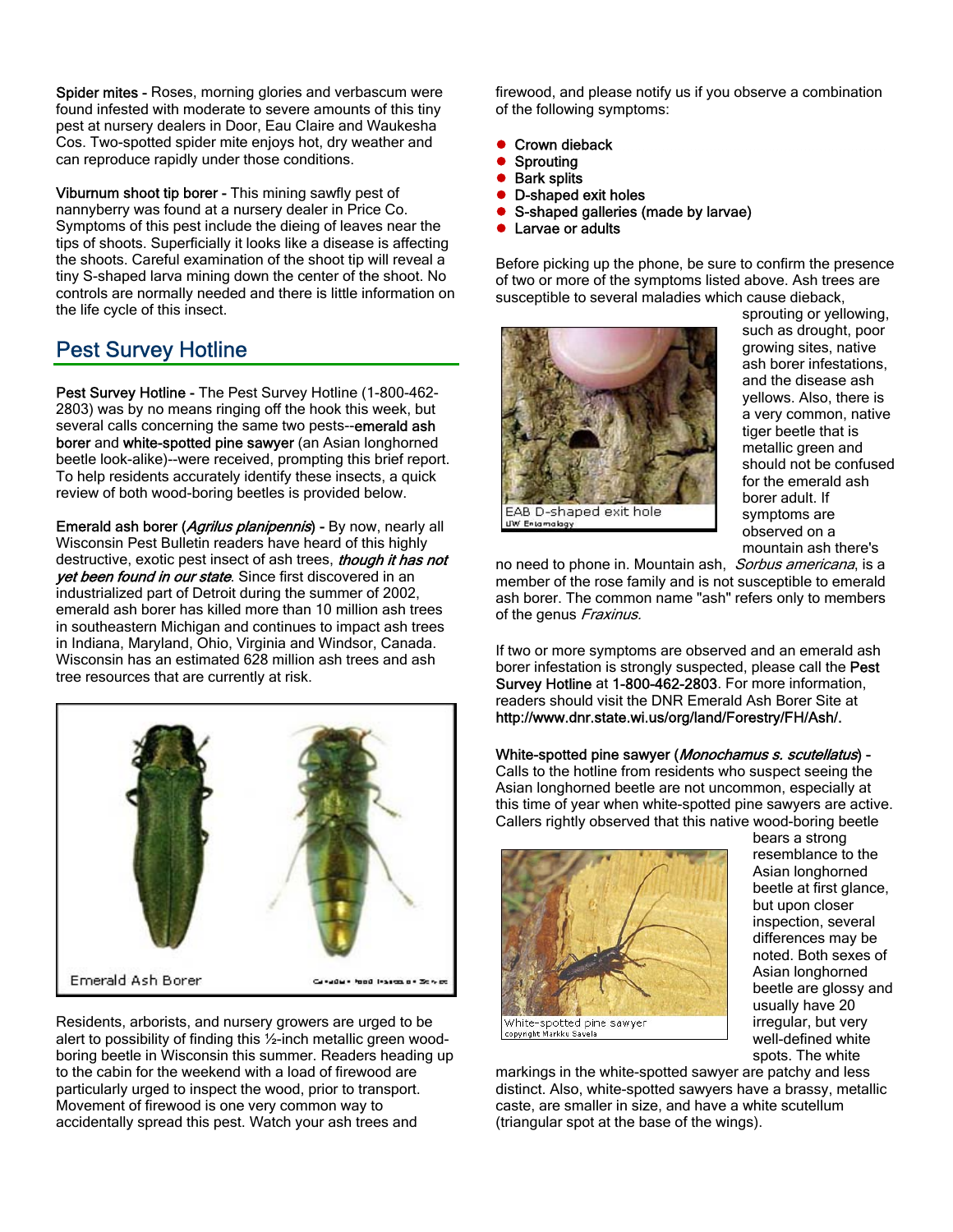Sawyers are associated with stressed, dead or decaying conifers, while the Asian longhorned beetle is drawn to hardwood tree species.

The presence of white-spotted sawyers should not alarm residents. This beetle is common, abundant and occurs anywhere in Wisconsin where its coniferous hosts are available. The longhorned beetles often fly around residences on sunny days, sometimes alighting on decks, porches or on the sides of buildings to wait for mates. -– Krista Lambrecht

## Black Light Trapping Results

The buzz on black lights -As explained in the May 6th edition of the bulletin, Wisconsin has a network of cooperators monitoring black light traps for night flying insect pests. So how does a black light trap work anyway? The trap, shown below, consists of a tubular lamp placed vertically in the center of a metal panel. Below the lamp is a funnel which

empties into a removable collection canister. The whole apparatus hangs from a sturdy beam or sits in a support ring with three legs. Moths fly to the light, bump into the panels, and then fall down the funnel and into the canister. A pest strip is usually placed in the canister to quickly kill moths in order to prevent a lot of damage to the wings, which can make a moth hard to identify. The collection canister is checked and emptied, preferable every other day. It is also a good idea to check a trap if rain is in the forecast. Rain can turn the contents of the canister into a very smelly "moth soup!"

So now we know how a black light trap works, but what is black light? Black light has a shorter wavelength than other colors of light. Night-flying insects can see shorter wavelengths of light, such as dark blue or near-black, better than longer wavelengths of light, such as red or yellow. Therefore night-flying insects are more attracted to the "black" light, provided by specially made "black light" lamps. –- Rachel Klein-Koth

| <b>Trap Site</b>    | Date          | ECB          |    |         |                |    |    |                | TA FA BCW DCW SCW VCW WBCW CabL CelL CEW |                |                |         |
|---------------------|---------------|--------------|----|---------|----------------|----|----|----------------|------------------------------------------|----------------|----------------|---------|
| Southwest           |               |              |    |         |                |    |    |                |                                          |                |                |         |
| Lancaster           | 6/9-6/16      | $\mathsf{S}$ | 18 | $\circ$ |                | 0  | 16 | $\overline{c}$ | $\circ$                                  | 01             | 31             | $\circ$ |
| South Central       |               |              |    |         |                |    |    |                |                                          |                |                |         |
| Arlington           | $6/10 - 6/16$ | 7            |    |         |                |    |    |                |                                          |                |                |         |
| West Arlington      | $6/10-6/17$   | 8            |    |         |                |    | 2  |                |                                          |                | 3              |         |
| Mazomanie           | 6/9-6/16      | 10           | 9  | 0       | 2              | 0  | 8  | 0              | 0                                        | 0              | 3              | o       |
| West Madison        | $6/9 - 6/16$  | 6            | 7  | 0       | 1              | 0  | 9  | 4              | 0                                        | 0              | 7              | Ō       |
| Southeast           |               |              |    |         |                |    |    |                |                                          |                |                |         |
| <b>Janesvile</b>    | 6/10-6/15     | 33           | 91 |         | 6              |    | 11 | 56             |                                          |                | 16             | o       |
| East Troy           | $6/9 - 6/16$  | 10           |    |         | 8              | 10 |    |                |                                          | 12             |                |         |
| Eagle               | $6/9 - 6/16$  | 26           | 4  |         |                |    |    | 24             |                                          |                | 5              |         |
| <b>West Central</b> |               |              |    |         |                |    |    |                |                                          |                |                |         |
| Sparta              | 6/9.6/15      | 9            | 2  |         |                |    | 24 | 2              |                                          |                | $\overline{5}$ |         |
| Chippewa Falls      | $6/10-6/16$   |              |    |         | $\overline{c}$ |    |    |                |                                          |                |                |         |
| <b>East Central</b> |               |              |    |         |                |    |    |                |                                          |                |                |         |
| Manitowoc           | 6/10-6/17     | 3            | 6  | 0       | 2              | 0  | 16 | $\mathbf{0}$   | 0                                        | $\overline{0}$ | 0              | O       |
| Central             |               |              |    |         |                |    |    |                |                                          |                |                |         |
| Wausau              | $6/10 - 6/14$ | 1            | 3  |         |                |    | 19 |                |                                          |                | 4              |         |
| Marshfield          | 6/9.6/16      | 7            | 18 | 5       | 0              | 0  | 21 | 7              | 0                                        | 0              | 1              | 0       |
|                     | $6/2 - 6/9$   | 5            | 14 | 5       |                | 0  | 6  | 8              | 0                                        | 0              | 5              | o       |
| Plover              | 6/9-6/15      | 3            |    |         |                |    |    |                |                                          |                |                |         |
| Plainfield          | $6/9 - 6/15$  | 4            |    |         |                |    |    |                |                                          |                |                |         |

IECB- European corn borer, TA- true armyworm, FA- fall armyworm, BCW- black cutworm, DCW- dingy cutworm, SCW- spotted cutworm, VCW- variegated cutworm, WBCW- Western bean cutworm, CabL- cabbage looper, CelL- celery looper, CEW- corn earworm

· Blank cells indicate species presence was not determined.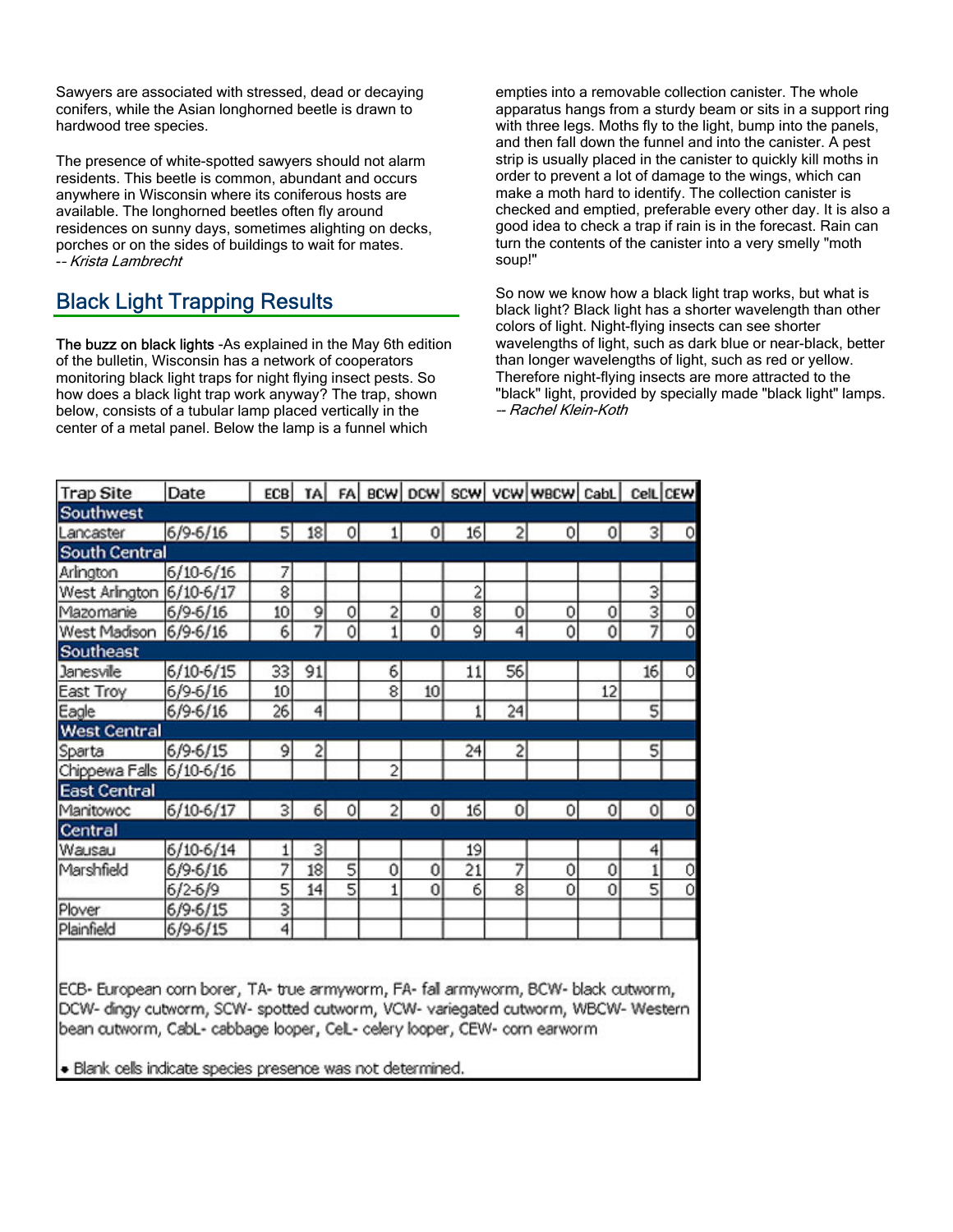|                     | <b>Date</b>   | <b>STLM</b>    | <b>RBLR</b>    | <b>CM</b>      | <b>OBLR</b>    | PС           |
|---------------------|---------------|----------------|----------------|----------------|----------------|--------------|
| Crawford Co.        |               |                |                |                |                |              |
| Gays Mills 1        | $6/6 - 6/13$  | 50             | 0              | 8              |                |              |
| Gays Mills 2        | $6/2 - 6/8$   | 5              | $\Omega$       | $\overline{7}$ | $\overline{2}$ |              |
| Iowa Co.            |               |                |                |                |                |              |
| Dodgeville          | $6/9 - 6/16$  | 92             | 0              | 9              | $\overline{2}$ |              |
| Richland Co.        |               |                |                |                |                |              |
| Hillpoint           | $6/8 - 6/14$  | 9              | 0              | $\mathbf 1$    | 1              |              |
| Richland Center - E | $6/2 - 6/8$   | 10             | $\mathbf{1}$   | 5              | $\mathbf{1}$   |              |
| Richland Center -W  | $6/2 - 6/8$   | 4              | 0              | 5              | 1              |              |
| Richland Co.        |               |                |                |                |                |              |
| Baraboo             | $6/2 - 6/8$   | 10             | $\mathbf{1}$   | 6              | 3              |              |
| Dane Co.            |               |                |                |                |                |              |
| Deerfield           | $6/8 - 6/15$  | 78             | 0              | 15             |                |              |
| West Madison        | $6/9 - 6/16$  | 0              | $\overline{2}$ | 0              | $\mathbf 1$    |              |
| Dodge Co.           |               |                |                |                |                |              |
| Brownsville         | $6/10 - 6/16$ | 3              | 0              | 1.5            | 0              |              |
| Racine Co.          |               |                |                |                |                |              |
| Raymond             | $6/9 - 6/16$  | 28             | 0              | 5              | 17             |              |
| Rochester           | $6/9 - 6/16$  | 220            | 0              | 2.9            | $\overline{2}$ | 0            |
| Kenosha Co.         |               |                |                |                |                |              |
| Burlington          | $6/10 - 6/17$ | 100            | 0              | 3.5            | 4              |              |
| Ozaukee Co.         |               |                |                |                |                |              |
| Mequon              | $6/9 - 6/13$  | 0              | 0              | 0.8            | 2              | 0            |
| Waukesha Co.        |               |                |                |                |                |              |
| New Berlin          | $6/9 - 6/16$  | 100            | 1              | 14             | 11             |              |
| Pierce Co.          |               |                |                |                |                |              |
| Beldenville         | $6/9 - 6/16$  | 14             | $\overline{4}$ | 5              | 0              |              |
| Spring Valley       | $6/10-6/17$   | $\overline{2}$ | 0              | $\mathbf{1}$   | $\mathbf{1}$   | $\mathbf{1}$ |
| Marquette Co.       |               |                |                |                |                |              |
| Montello            | $6/5 - 6/12$  | 32             | 0              | 8              | 0              | 0            |
| Sheboygan Co.       |               |                |                |                |                |              |
| Plymouth            | $6/10 - 6/17$ | 25             | $\Omega$       | 20             | 2              |              |
| Fond du Lac Co.     |               |                |                |                |                |              |
| Malone              | $6/9 - 6/16$  | 35             | 0              | 1              | 0              |              |
| Marinette Co.       |               |                |                |                |                |              |
| Wausaukee           | $6/10 - 6/17$ | 0              | 0              | 11             | 0              | 0            |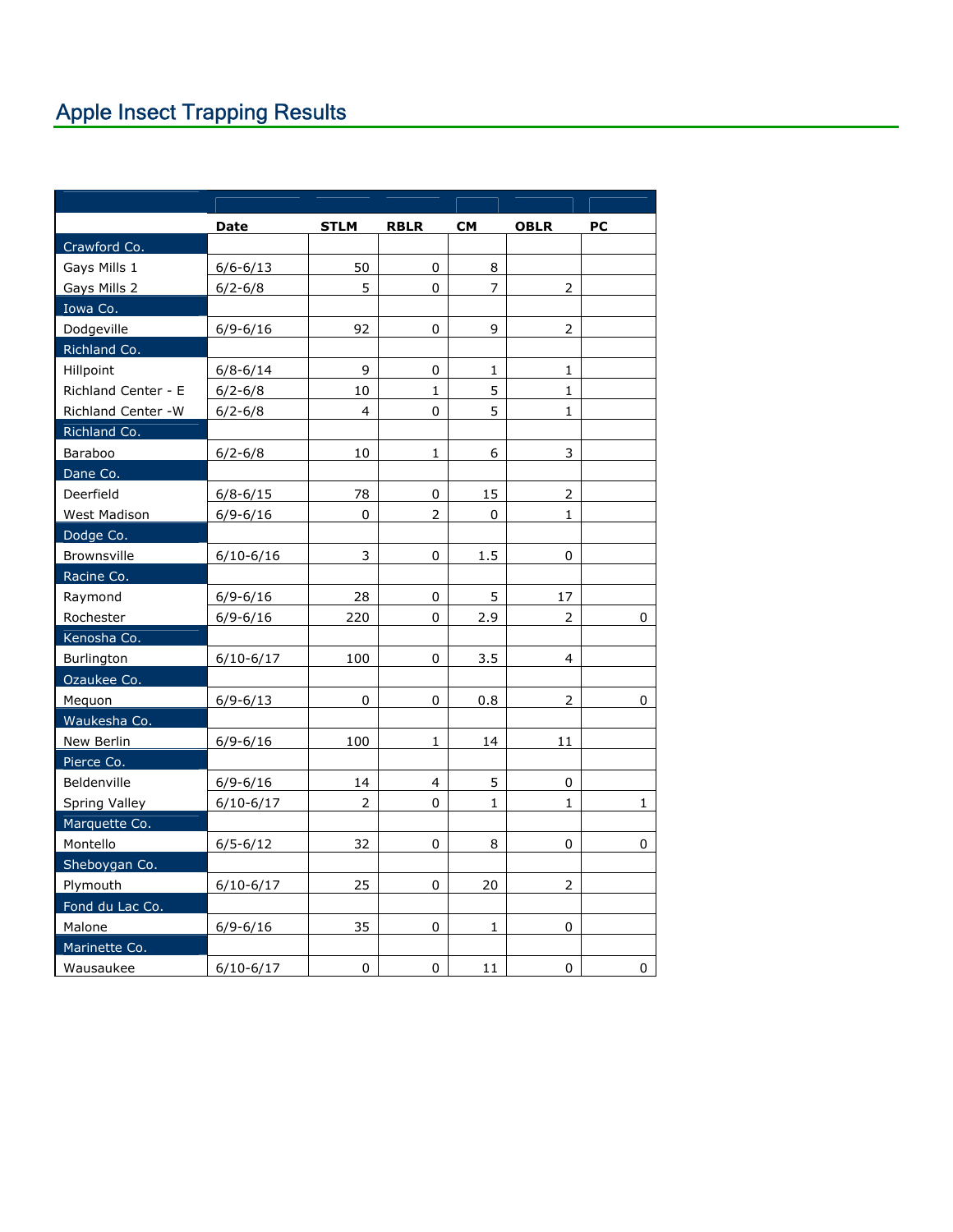For more information on the UW Plant Disease Diagnostics Clinic, visit the **Plant Disease Diagnostic Clinic website.** Diagnoses since 6/8/05.

| <b>CROP</b>                                | <b>DISEASE/DISORDER</b>                         | <b>PATHOGEN</b>                                   | <b>COUNTY</b>             |  |  |
|--------------------------------------------|-------------------------------------------------|---------------------------------------------------|---------------------------|--|--|
| <b>FIELD</b>                               |                                                 |                                                   |                           |  |  |
| Soybean                                    | Brown Spot                                      | Septoria glycines                                 | Jefferson                 |  |  |
|                                            | Seedling Blight                                 | Pythium sp., Phytophthora<br>sp., Rhizoctonia sp. | Waushara                  |  |  |
| <b>FORAGE</b>                              |                                                 |                                                   |                           |  |  |
| Alfalfa                                    | Crown Rot                                       | Flusarium sp., Rhizoctonia<br>solani              | Dane                      |  |  |
| <b>VEGETABLE</b>                           |                                                 |                                                   |                           |  |  |
| Potato                                     | Common Scab<br>Kinder Tuber/<br>Secondary Tuber | Streptomyces scabies<br>Physiological disorder    | Oconto<br>Waushara        |  |  |
| <b>FRUIT</b>                               |                                                 |                                                   |                           |  |  |
| Peach                                      | Peach Leaf Curl                                 | Taphrina deformans                                | Manitowoc                 |  |  |
| Raspberry                                  | Orange Rust<br>Root Rot                         | Arthuriomyces peckianus<br>Pythium sp.            | Dane<br>Portage           |  |  |
| <b>EVERGREEN</b>                           |                                                 |                                                   |                           |  |  |
| Pine (Including<br>Austrian, White)        | Phomopsis Tip Blight<br>Ploioderma Needle Cast  | Phomopsis sp.<br>Ploioderma sp.                   | Walworth<br>Waukesha      |  |  |
| Spruce (Including<br>Black Hills, Colorado | Rhizosphaera Needle<br>Cast                     | Rhizosphaera kalkhoffii                           | Dane, Sauk                |  |  |
| Blue, Colorado Green)                      | Spruce Needle Drop                              | Setomelanomma holmii                              | Dane, Sauk,<br>Washington |  |  |
|                                            | J-Root                                          | Physiological                                     | Dane                      |  |  |
| <b>HERBACEOUS</b><br><b>ORNAMENTAL</b>     |                                                 |                                                   |                           |  |  |
| Helleborine                                | Stem/Crown Rot                                  | Coniothyrium sp.                                  | Dane                      |  |  |
| Jack-in-the-Pulpit                         | Rust                                            | Uromyces ari-triphylli                            | Dane                      |  |  |
| Pachysandra                                | Volutella Blight                                | Volutella sp.                                     | Waukesha                  |  |  |
| Peony                                      | Botrytis Blight                                 | Botrytis cinerea                                  | Rock                      |  |  |
| Phlox                                      | Stemphylium Leaf Spot                           | Stemphylium sp.                                   | Dane                      |  |  |
| <b>ORNAMENTAL</b>                          |                                                 |                                                   |                           |  |  |
| Crabapple                                  | Diplodia<br>Canker/Phomopsis<br>Canker          | Diplodia sp., Phomopsis sp.                       | Jefferson                 |  |  |
| Elm                                        | Dutch Elm Disease                               | Ophiostoma ulmi                                   | Dane                      |  |  |
| Serviceberry                               | Chemical Burn                                   | Chemical Injury                                   | Pierce                    |  |  |
| Viburnum                                   | Chemical Burn                                   | Chemical Injury                                   | Pierce                    |  |  |

bulletin@datcp.state.wi.us